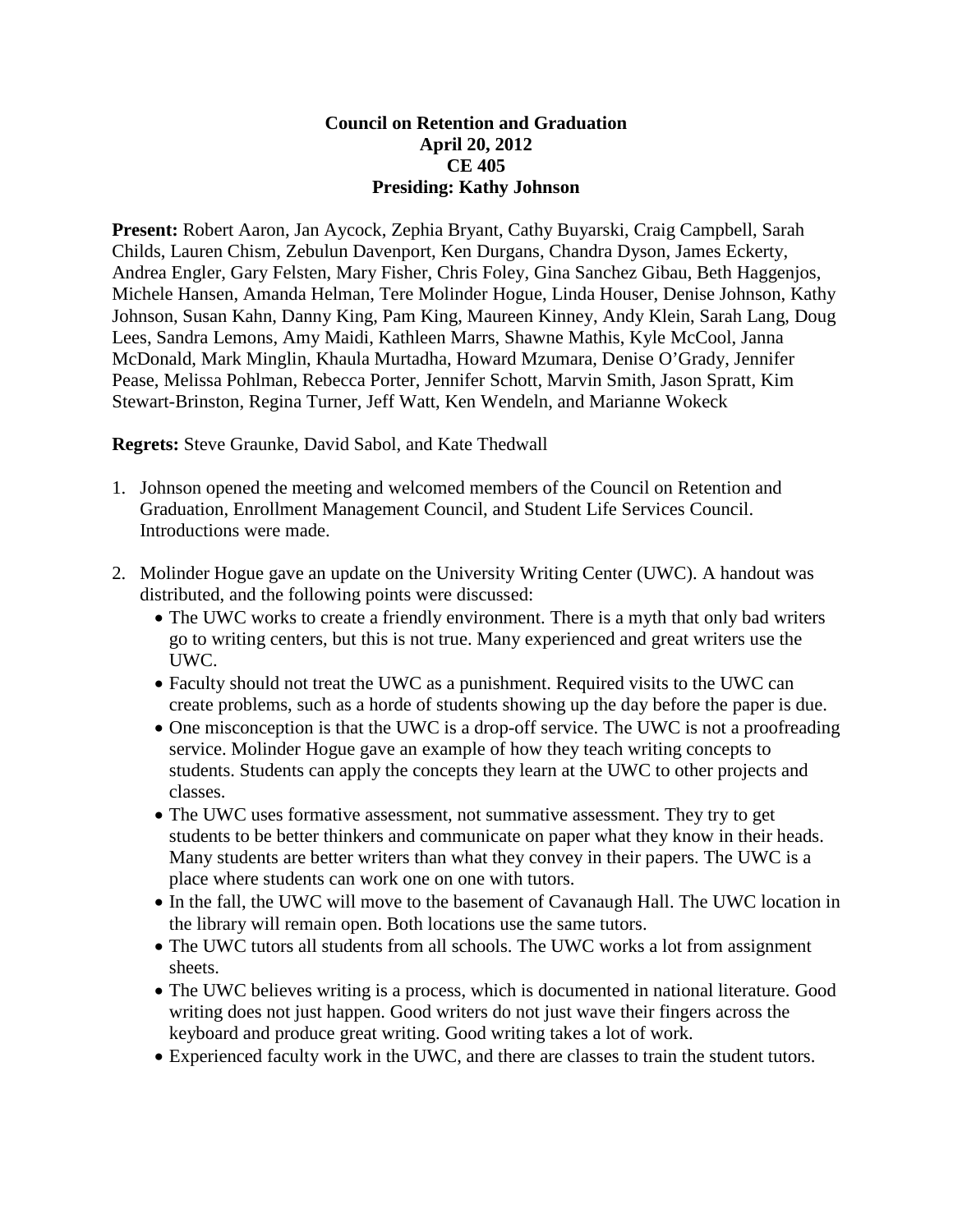- Molinder Hogue gave tips on how to help students get the most out of their UWC visit, such as making an appointment, planning ahead, coming prepared, bringing a draft in progress, having realistic expectations, and being prepared to work with tutors.
- Numerous handouts are available on the UWC website (http://www.jupui.edu/~uwc/).
- If faculty want students to go to the UWC for a project, faculty should encourage students to go to the UWC two or three weeks ahead of the deadline.
- Molinder Hogue wants students to see the UWC as a positive experience.
- 3. Foley gave an update on dual enrollment and AP/IB examinations. The following points were discussed:
	- Foley reviewed the concept of academic rigor. The assumption is made that a little is good, and more is better. For example, if two courses are good, then 10 or 25 are better. Many private foundations are proposing that secondary students take more courses to prepare for college.
	- The Indiana superintendent of public instruction has a goal for all students in the state to take at least one AP examination. The state has funding incentives for priority dual credit courses. A growing number of Indiana high schools are offering early college courses, and a growing number of Indiana high school students are pursuing larger numbers of courses. The state has limits on the amount that a student can be charged for dual credit courses.
	- Students have been coming to campus with AP credits and dual enrollment courses for years, but now the population and the numbers of students coming with these credits are changing. This blurs the line of who is a college freshman. Foley explained the significant consequences for financial aid, transfer credits, etc. Many of the dual credit students are 18 years old and have never been on a college campus.
	- Foley explained the differences between AP exams and IB exams, as well as the different types of dual enrollment. The AP exams cost about \$80 while the dual enrollment courses are \$25 per credit unless the student is eligible for free or reduced lunches (then there is no cost).
	- Foley reviewed data for retention by credit hours of dual enrollment and retention by AP/IB credits.
	- Many schools are pushing more low-income and first-generation students into dual enrollment as a means to improve their academics. Many students with low class rank about taking these courses as well.
	- Foley said that in general, dual enrollment helps students, but this does not mean they will persist any better. He told about differences between dual enrollment students and students with AP/IB exams. Dual enrollment is growing at both the system and campus level. Students with AP/IB exams generally persist to the second semester better than dual enrollment students. There are a growing number of students who attempt the AP exams, but do not pass.
- 4. O'Grady gave a presentation about the holistic support they provide student athletes. Two handouts were distributed, and the following points were discussed:
	- O'Grady gave a brief overview about her unit. There are approximately 230 student athletes on campus. With the recent addition of track and field, those numbers are expected to increase.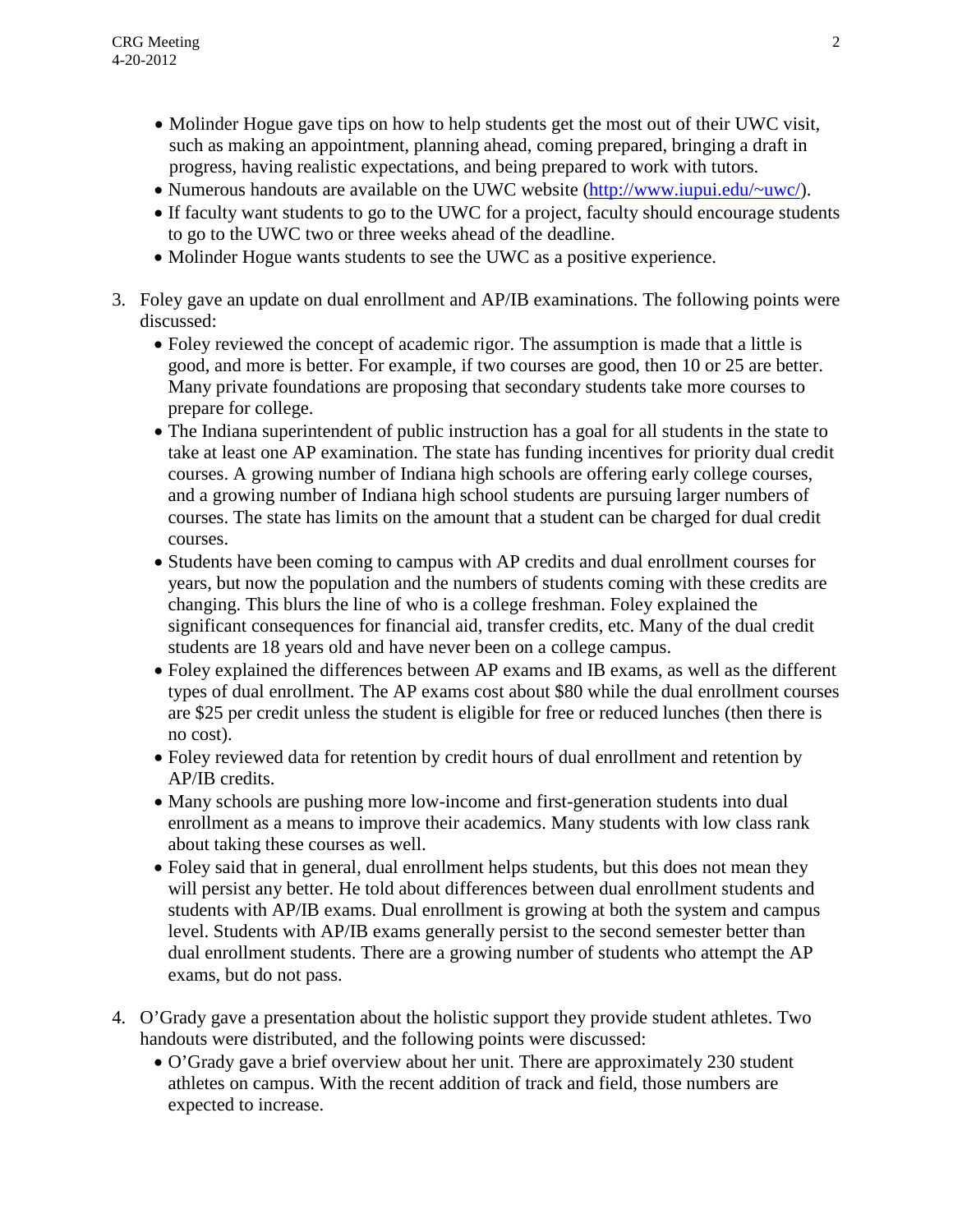- Student athletes participate in a special summer orientation, which has additional programming to help them be successful as students and as athletes.
- The Jaguar Jump-Off program is part of the CHAMPS/Life Skills program, which IUPUI sponsors in conjunction with the NCAA. The program is designed to support student athletes in five areas: academics, athletics, personal development, career development, and community service. The program is mandatory for all student athletes.
- Summer academic workshops are conducted every Friday during the Summer II session. These workshops are mandatory for freshman men's and women's basketball players. Workshop topics include time management, note taking, test preparation, and learning from textbooks.
- The Study Table Program requires a certain number of hours that freshmen, two-year college transfers, and select other student athletes must complete in the library each week. Time spent using other campus academic resources may count (e.g., Math Assistance Center, University Writing Center, meetings with faculty, mentoring, private tutoring). O'Grady explained the number of hours students are assigned and how the study table hours are documented.
- Student athletes are required to use selected campus resources. This is determined by each student's advisor and is documented.
- The Athletics Advising Office uses progress reports for each student athlete. Progress reports are sent to each faculty member for each student. Depending on the faculty member's preference, the progress report may be electronic or hard copy. O'Grady said they use these reports to address any problems the students may be having. She explained how they have used FLAGS this year. They run a FLAGS report every day. All progress reports go to the coaches. The department also uses intrusive advising.
- Any student athlete with a GPA below 2.6 must have a mandatory weekly meeting with someone in the Athletics Department, such as an advisor, intern, fifth-year student athlete, or Bepko Learning Center mentor. Students with GPAs between 2.6 and 2.9 may have to do this as well, depending on the decision of the athletic director.
- Random checks are conducted to make sure students are attending their classes when they are not traveling for sports.
- O'Grady shared additional things her department does to support student athletes, such as communicating with faculty, using NCAA funding for academic enhancement programs, testing students for learning disabilities, creating a partnership with Academic and Career Development in University College, and establishing a contact person in different departments across campus for student athletes.
- Coaches have a lot of leverage with students. Other programs need to figure out what leverage they have. The focus should be on incentives for students.
- 5. Johnson gave a brief update on general education. The latest report from the General Education Task Force was distributed, and the following points were discussed:
	- A website [\(http://gened.iupui.edu/\)](http://gened.iupui.edu/) has been started by the General Education Task Force. The website has numerous documents, including draft reports, minutes, and national literature.
	- The proposed general education core curriculum has been endorsed by the Faculty Council.